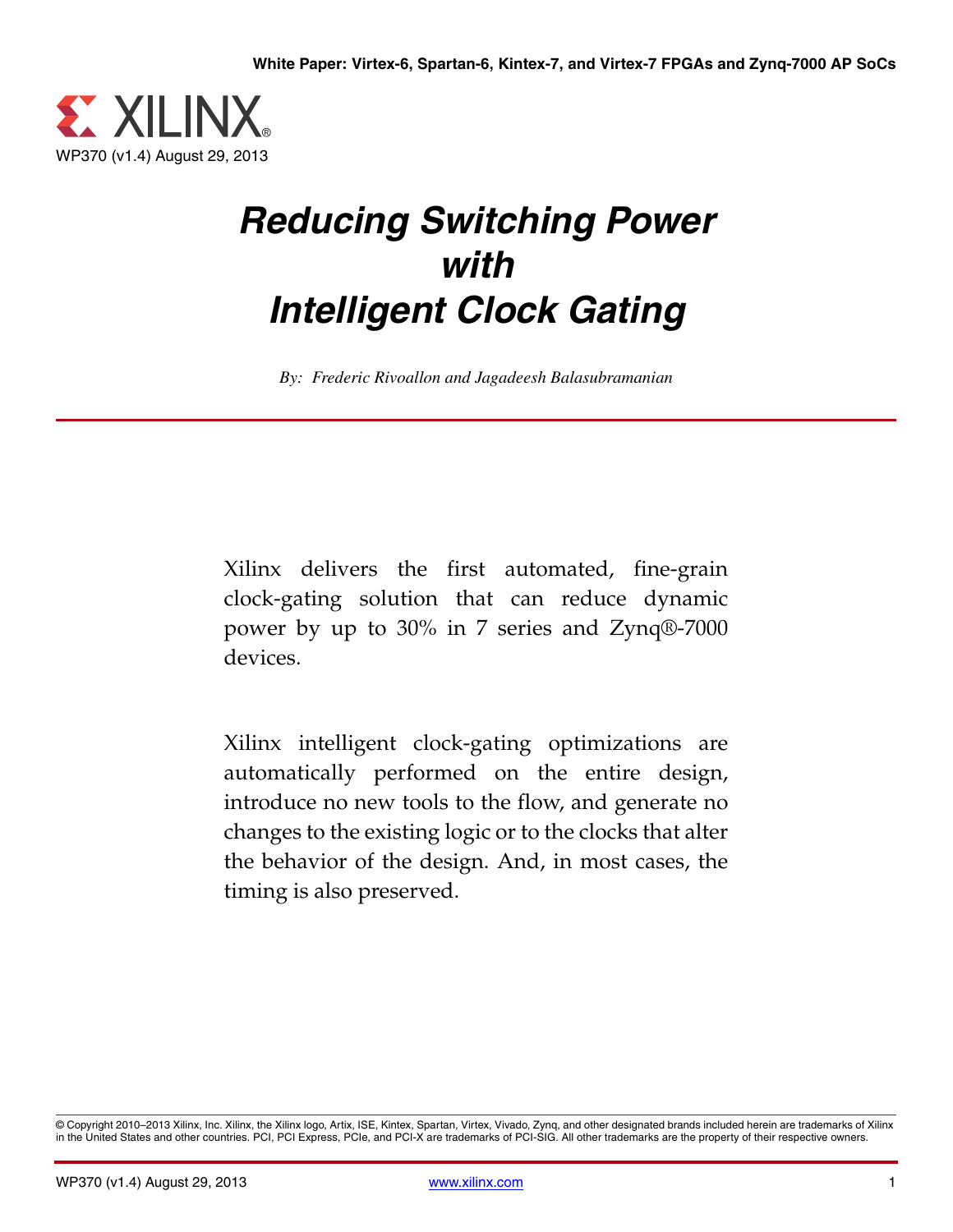### <span id="page-1-1"></span>Intelligent Clock Gating Overview

Clock gating is a well understood power optimization technique employed in both ASIC and FPGA designs to eliminate unnecessary switching activity. This method usually requires the designers to add a small amount of logic to their RTL code to disable or deselect unnecessarily active sequential elements—registers, for example. Despite the obvious value of reduced dynamic power afforded by this method, the designer faces significant challenges when attempting to perform these optimizations manually:

- Truly reducing activity in the design requires intimate knowledge of the design itself and typically requires numerous changes to the RTL.
- Most ASIC and FPGA designs today comprise some combination of new, legacy, and third-party IP circuit designs, but typically only the new designs are candidates for clock-gating optimizations. Designers rarely if ever attempt these optimizations on legacy and IP design. They usually do not have sufficient depth of knowledge about the design and operation of the legacy RTL code, and it requires too much time to manually develop meaningful clock-gating optimizations.
- Applying clock-gating optimizations usually requires the addition of more tools and more steps to the design flow and can precipitate the creation of an intricate set of new clocks requiring complex timing analyses (as is often the case for ASIC optimization). Unless the gains in power efficiency are sufficient and essential to the success of the design, the additional complexity and time can be prohibitive and add risk.

Xilinx has an automated capability linked to the place and route portion of the standard design flow that uses a set of innovative algorithms to perform an analysis on all portions of the design (including legacy and third-party IP blocks). Having analyzed the logic equations to detect sourcing registers that do not contribute to the result for each clock cycle, the software utilizes the abundant supply of clock enables (CEs) available in the logic to create fine-grain clock-gating or logic-gating signals that neutralize superfluous switching activity, as shown in [Figure 1.](#page-1-0)

<span id="page-1-0"></span>

WP370\_01\_062610

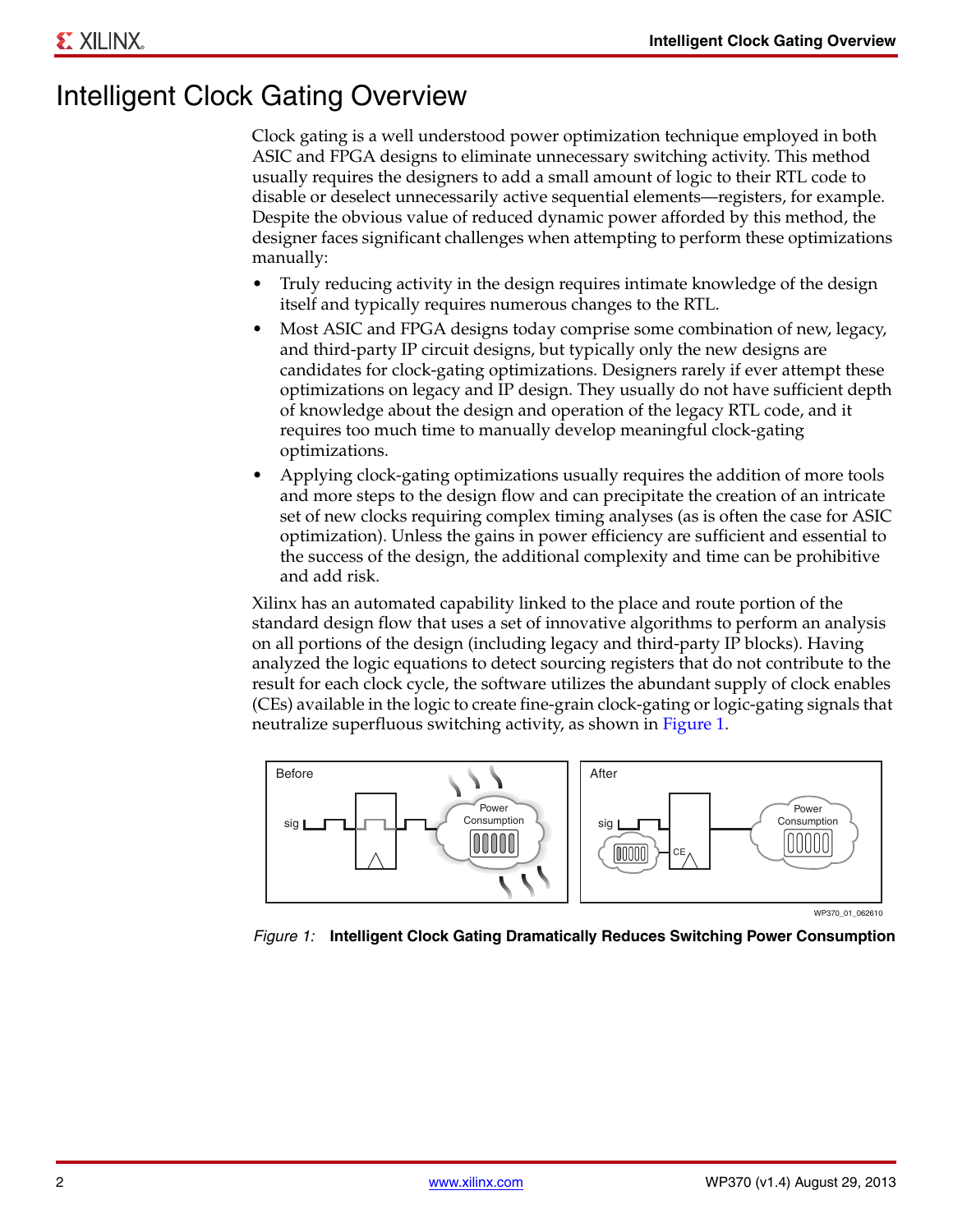<span id="page-2-0"></span>Each CE is ideally suited for power optimization because it connects to the basic logic cluster (the slice). The CE controls a small number of registers (only eight), providing the level of granularity that matches the minimum size of buses used by the vast majority of designs (see [Figure 2](#page-2-0)).



*Figure 2:* **Clock Enables in the Slice**

It is important to note that these optimizations do *not* alter the pre-existing logic or clock placement, nor do they create new clocks. The resulting design is logically equivalent to the original and the additional logic created is separate from previous logic, adding only 2% more LUTs (on average) to the original design. As a result, the optimization does not affect timing in the vast majority of cases because it does not add levels of logic to the original logic paths.

#### <span id="page-2-2"></span>Additional Optimizations

Intelligent clock gating optimization also reduces power for dedicated block RAM in either simple or dual-port mode. These blocks provide several enables: an array enable, a write enable, and an output register clock enable. Most of the power savings comes from using the array enable, as shown in [Figure 3](#page-2-1).

<span id="page-2-1"></span>

*Figure 3:* **Intelligent Clock Gating Optimizations Can Leverage Block RAM Enables**

For example, in a block RAM followed by a 2-to-1 multiplexer, the optimization implements an OR function in a LUT with the write enable (weR) and the select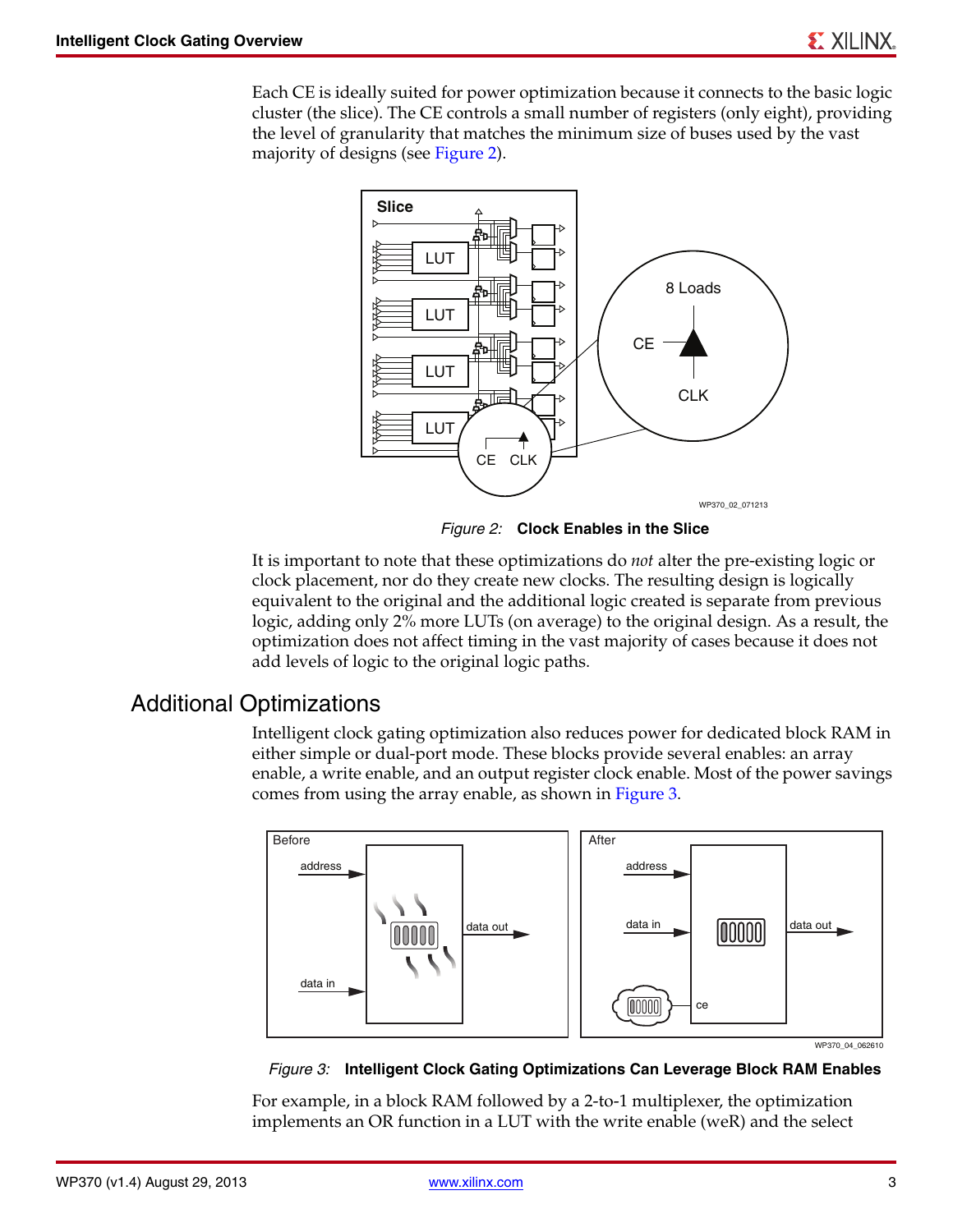(preselectR) and connects them to the ENARDEN of the block RAM. The OR function ensures that the block dissipates less power when no data is being written and when its output is not used (i.e., not selected in the multiplexer). Assuming a 50% toggle rate on the write enable of the block RAM, this optimization shows a 26% reduction in dynamic power. Here is an example of the Verilog code:

```
module ram_mux ( input select, clk, we,
                   input [7:0] bypass,
                   input [10:0] addr,
                   input [7:0] data_in, 
                   output reg [7:0] result_out );
    reg preselectR, selectR, weR; 
    reg [7:0] data_out, mem [2047:0];
    always @(posedge clk)
      begin
         // RAM block 2048x8 (inferred)
        if (weR) mem[addr] = data_in;
        data\_out \leq = \text{mem}[\text{addr}]; // Registering inputs
        weR \leq we;
         preselectR <= select;
         selectR <= preselectR;
         // Mux: RAM output and input data
         result_out <= selectR ? data_out : bypass;
      end
endmodule // ram_mux
```
In that same version of software, these optimizations can detect a clock enable implemented as logic and replace it with a dedicated CE, as shown in [Figure 4](#page-3-0).

<span id="page-3-0"></span>

WP370\_04\_062610

*Figure 4:* **Rewiring a Clock Enable as a Native CE to Reduce Power**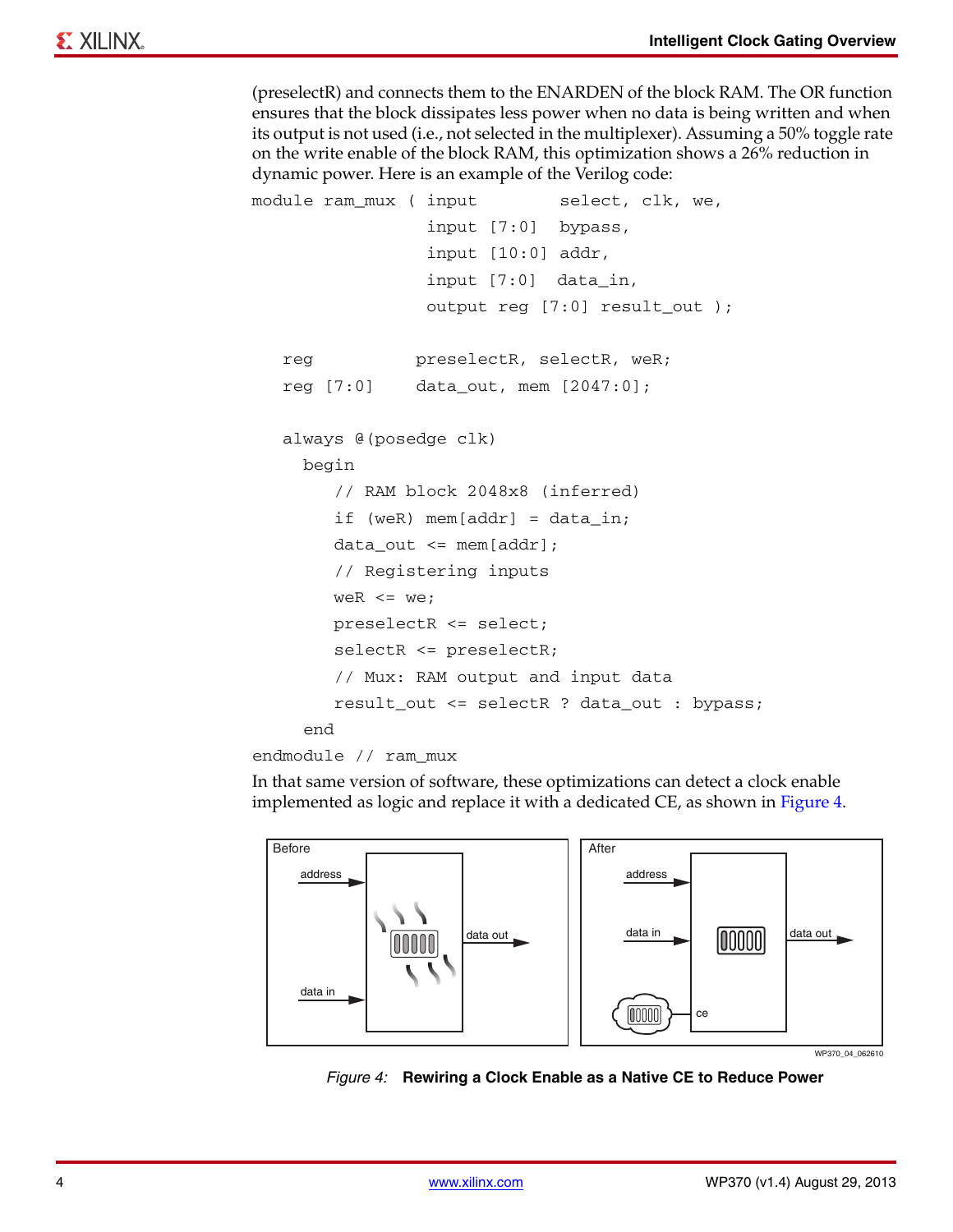# <span id="page-4-1"></span>Intelligent Clock Gating in the Design Implementation Flow

Vivado® Design Suite (v2013.1 and later) integrates the intelligent clock-gating optimization into the design implementation flow. All black boxes and IPs are also optimized. A subset of the block RAM power optimizations is performed by default in the opt\_design stage after synthesis. These optimizations focus on minimizing the power consumption of block RAMs in the design while preserving performance.

A more extensive power optimization that includes additional block RAM power optimizations as well as registers and shift register (SRL) optimizations is available (optionally) during the power\_opt\_design step after the opt\_design stage. It can be enabled through the is\_enabled option under Power Opt Design in the Project Settings dialog. After the power optimizations, the user runs placement and routing as usual. See [Figure 5.](#page-4-0)

<span id="page-4-0"></span>

| <b>Constraints</b><br>General<br>Default constraint set:<br>constrs_1 (active)<br>mm<br>Simulation<br><b>Options</b><br>Incremental compile:<br>Synthesis<br>& Vivado Implementation Defaults (Vivado Implementation ↓<br>Strategy:<br>Vivado Implementation Defaults<br>Description:<br><b>UIFCCUVC</b><br>Implementation<br>DUTUUR<br>More Options<br>$\frac{1010}{0001}$<br>Power Opt Design (power_opt_design)<br>is_enabled<br>Bitstream<br>tcl.pre<br>tcl.post<br>More Options<br>IP<br>$\Box$ Place Design (place_design)<br>tcl.pre<br>tcl.post | <b>Implementation</b> |       |
|---------------------------------------------------------------------------------------------------------------------------------------------------------------------------------------------------------------------------------------------------------------------------------------------------------------------------------------------------------------------------------------------------------------------------------------------------------------------------------------------------------------------------------------------------------|-----------------------|-------|
|                                                                                                                                                                                                                                                                                                                                                                                                                                                                                                                                                         |                       |       |
|                                                                                                                                                                                                                                                                                                                                                                                                                                                                                                                                                         |                       |       |
|                                                                                                                                                                                                                                                                                                                                                                                                                                                                                                                                                         |                       |       |
|                                                                                                                                                                                                                                                                                                                                                                                                                                                                                                                                                         |                       |       |
|                                                                                                                                                                                                                                                                                                                                                                                                                                                                                                                                                         |                       | Ð     |
|                                                                                                                                                                                                                                                                                                                                                                                                                                                                                                                                                         |                       |       |
|                                                                                                                                                                                                                                                                                                                                                                                                                                                                                                                                                         |                       |       |
|                                                                                                                                                                                                                                                                                                                                                                                                                                                                                                                                                         |                       |       |
|                                                                                                                                                                                                                                                                                                                                                                                                                                                                                                                                                         |                       |       |
|                                                                                                                                                                                                                                                                                                                                                                                                                                                                                                                                                         |                       |       |
|                                                                                                                                                                                                                                                                                                                                                                                                                                                                                                                                                         |                       |       |
|                                                                                                                                                                                                                                                                                                                                                                                                                                                                                                                                                         |                       |       |
|                                                                                                                                                                                                                                                                                                                                                                                                                                                                                                                                                         |                       |       |
|                                                                                                                                                                                                                                                                                                                                                                                                                                                                                                                                                         |                       |       |
|                                                                                                                                                                                                                                                                                                                                                                                                                                                                                                                                                         |                       |       |
|                                                                                                                                                                                                                                                                                                                                                                                                                                                                                                                                                         |                       |       |
| Select an option above to see a description of it                                                                                                                                                                                                                                                                                                                                                                                                                                                                                                       |                       |       |
|                                                                                                                                                                                                                                                                                                                                                                                                                                                                                                                                                         |                       |       |
|                                                                                                                                                                                                                                                                                                                                                                                                                                                                                                                                                         |                       |       |
|                                                                                                                                                                                                                                                                                                                                                                                                                                                                                                                                                         |                       |       |
|                                                                                                                                                                                                                                                                                                                                                                                                                                                                                                                                                         | Cancel<br>OK          | Apply |

*Figure 5:* **Turning on the Power Optimization Option in Vivado Design Suite**

By default, power optimizations work on the entire design. However, special constraints exist to perform a more targeted optimization on portions of the design such as modules, clock domain, or type of instances such as block RAMs.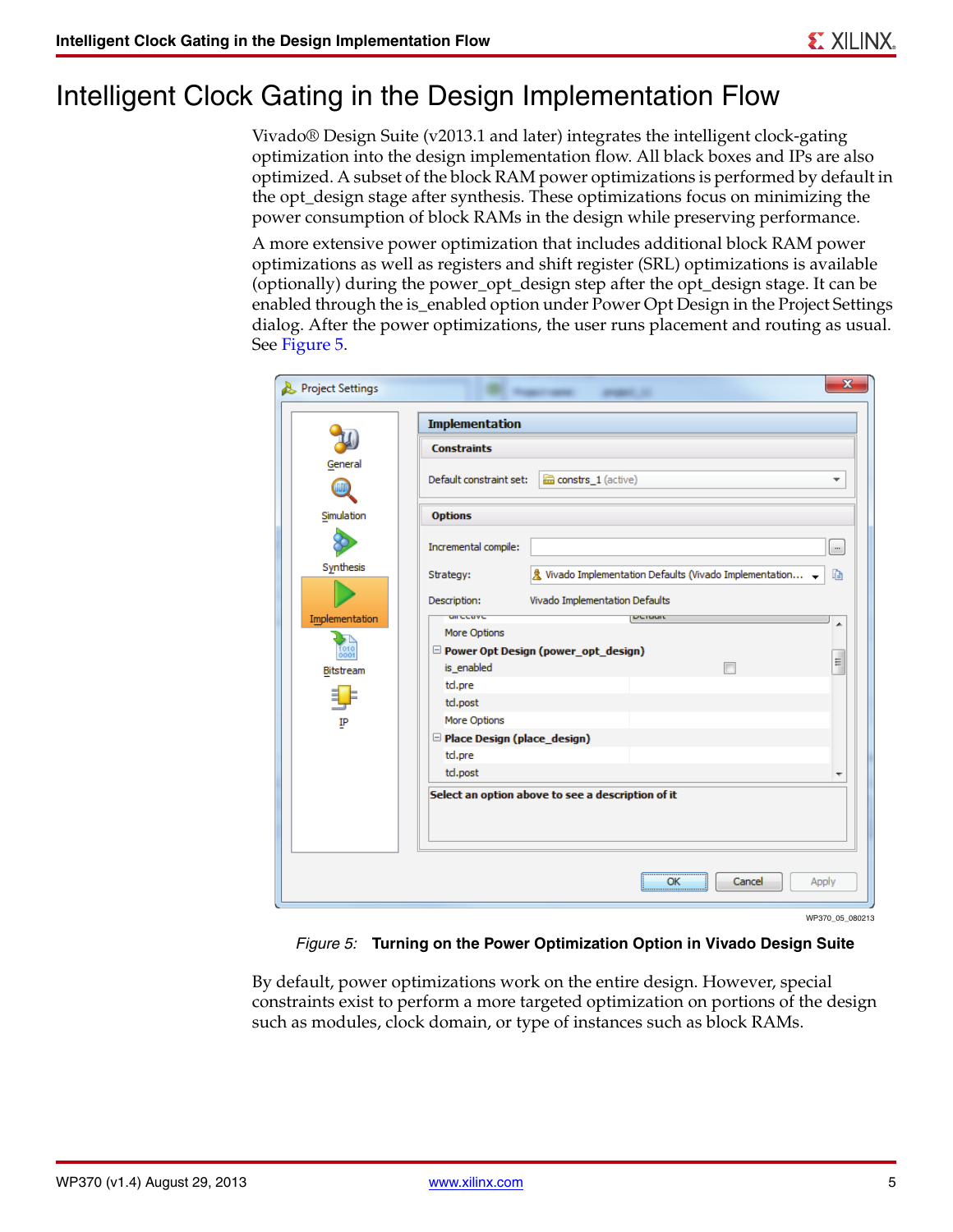#### <span id="page-5-1"></span>Benchmark Results

The benefits of intelligent clock gating vary depending on the design; some designs show significant power savings while others do not. The effectiveness depends on whether the user has already optimized the design for power and if the design had logic structures that are amenable to clock gating. Customer design suites have shown dynamic power reduction of up to 30% and an average of 18%. See [Figure 6](#page-5-0) for a design-by-design breakdown on a suite of 50 designs.

<span id="page-5-0"></span>

#### *Figure 6:* **Dynamic Power Reduction**

#### <span id="page-5-2"></span>Summary

The intelligent clock-gating optimization feature provided in the Vivado Design Suite greatly simplifies the effort to reduce dynamic power in FPGA designs. The traditional approach to clock-gating optimization used in ASIC design presupposes an intimate knowledge of the design, thereby virtually precluding optimization of legacy and third-party IP blocks. New tools, new steps, and complex timing analyses are typically required to compensate for the inevitable new "gated clocks" and the changes in logic that are produced.

In contrast, Xilinx intelligent clock-gating optimizations are automatically performed on the entire design (or portions of it), introduce no new tools to the flow (compared to the default flow), and generate no changes to the existing logic or clocks that would alter the behavior or timing of the original design version.

For training on Vivado Design Suite power optimizations, view this video at: www.xilinx.com/csi/training/vivado/power-optimization-using-vivado.htm

For more information, go to the Xilinx power efficiency web page at: www.xilinx.com/products/technology/power/index.htm